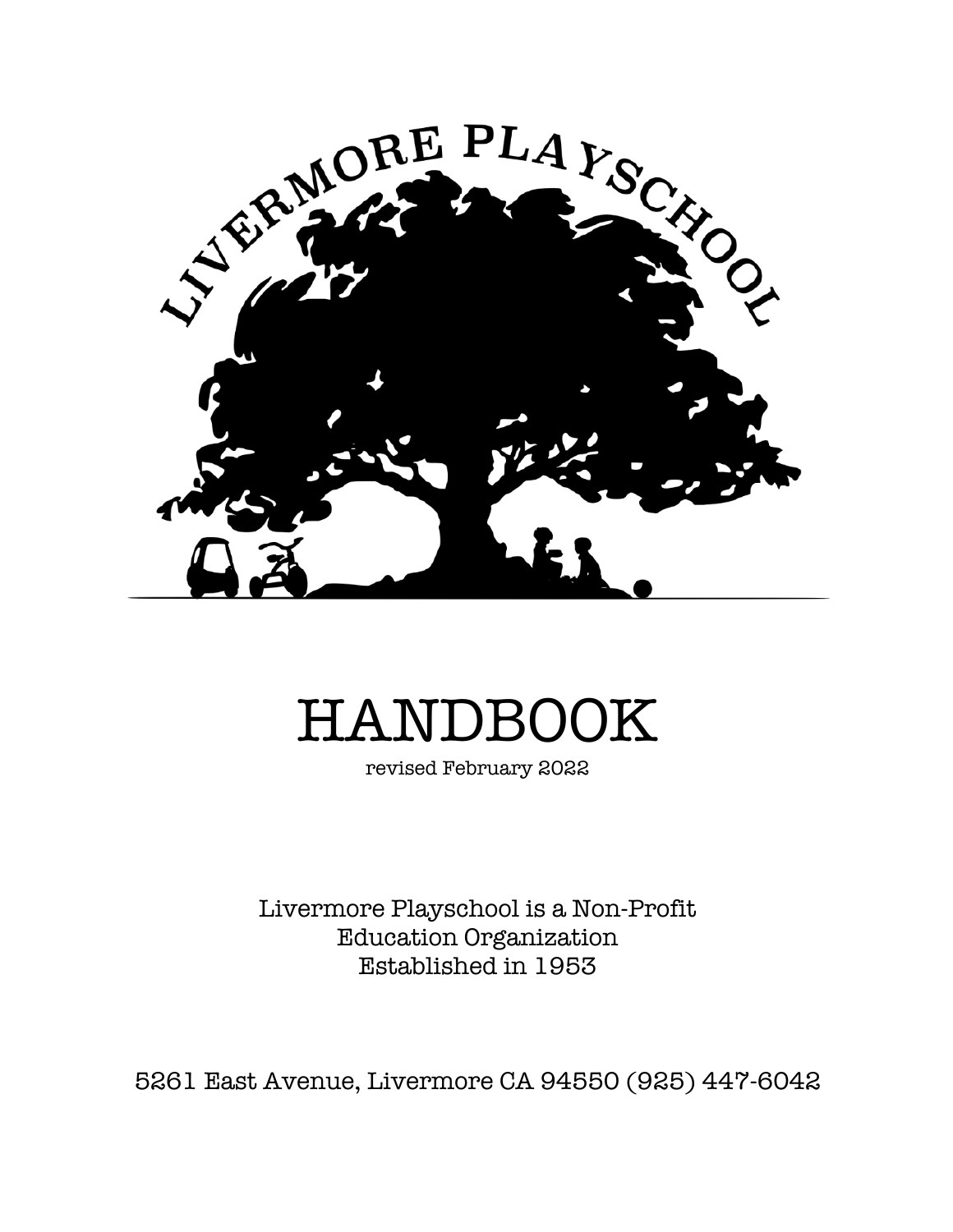# **Livermore Playschool Objectives**

- To make sure children are happy, safe, and well cared for by giving positive attention.
- To allow children to learn through academic and social discovery.
- To help children learn new skills such as socializing with peers to encourage independence, and further develop communication skills.
- To acquire a sense of playfulness and wonder so that we (teachers/parents) may instill in our children a sense of curiosity, compassion, and optimism about learning.

## **Program Philosophy**

Livermore Playschool, also known as LPS, is a high-quality preschool and after school program. LPS will acknowledge religions, cultures, and abilities.

LPS firmly believes that parents are the most important teachers in their children's life. We welcome parents in the classroom to bring forth their talents and interests to enrich the classroom experience. But, we offer parents the security of knowing that our program offers a nurturing environment and learning opportunities for their child.

Our programs at LPS are designed to meet children's needs as well as their family's needs. We offer flexible preschool, day care, and after school schedules.

It is our belief that children must be free to be children and that they must be given the opportunity to grow and discover. Every child's interests are important. We acknowledge that children must learn through academic and social opportunities. The teachers provide many opportunities for children to gain the skills they need to succeed in a classroom environment.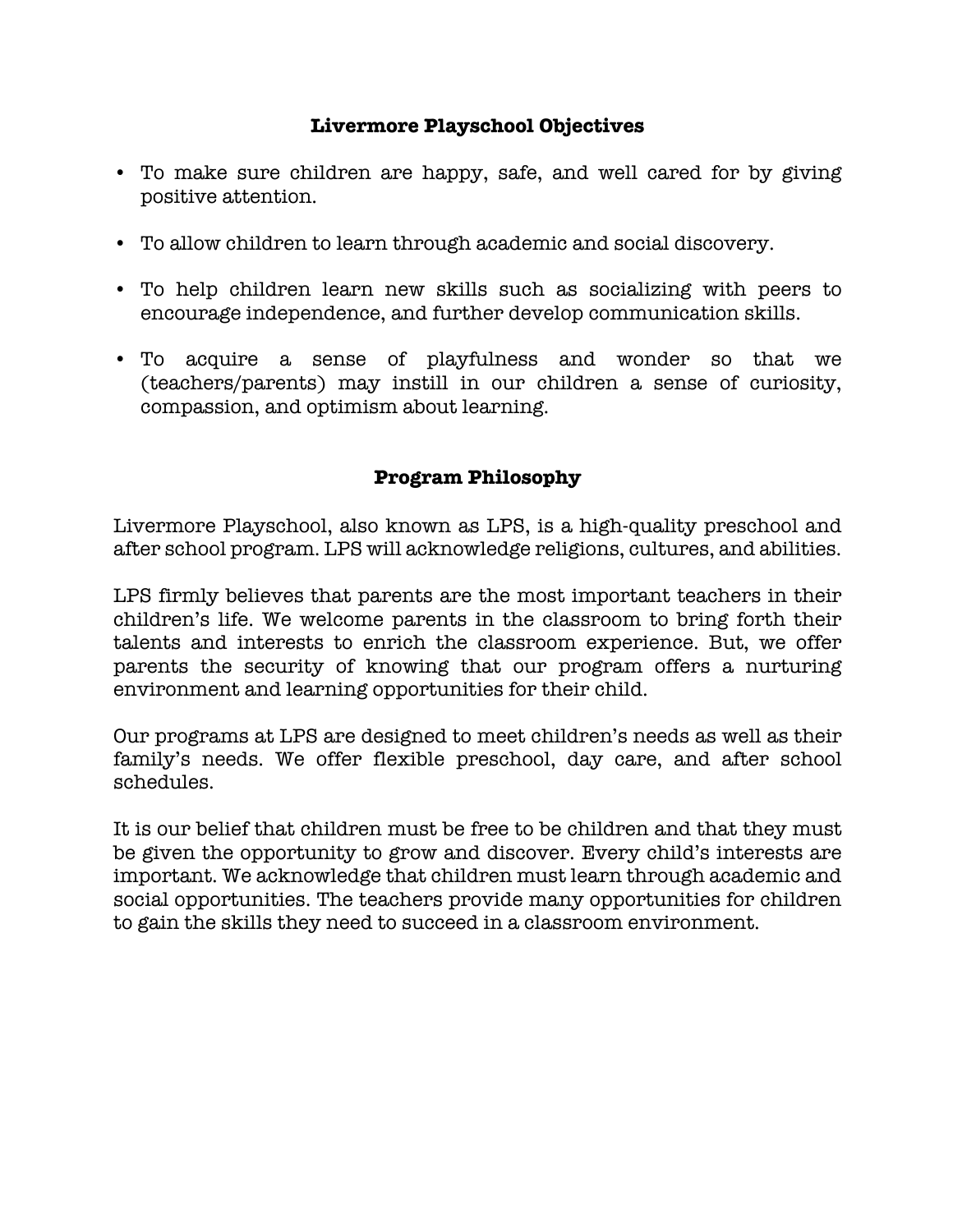#### **How Livermore Playschool Operates**

LPS was incorporated in 1953 as a non-profit educational organization. As a non-profit organization, we cannot operate for the benefit of private interests.

We are governed by a Board of Directors. The Board consists of parents and community members. All candidates must be interviewed. Please visit our website for a list of current Board Members.

The main goal of the LPS Board is to work with the Director to ensure that LPS accomplishes its mission. The Director is hired by and reports to the LPS Board. The Board and the Director meet quarterly to discuss issues such as enrollment, program coordination, finances, staffing and the school grounds.

As a LPS parent, you are an integral part of the school. In order to accomplish our mission, parents are encouraged to participate in schoolwide functions, field trips, and in the classroom.

#### **Days and Operation of Livermore Playschool**

Full Day Preschool Program 7:00am - 6:00pm Part-Time Preschool Program 8:45am - 1:15pm AM Extended Preschool Program 7:00am - 1:15pm PM Extended Preschool Program 8:45am - 3:15pm After School Program Before Care - School Days 7:00am - 8:30am

After School Program Before Care - Non-School Days 7:00am - 6:00pm After School Program - School Days 1:30/2:40pm - 6:00pm After School Program - Non-School Days 8:00am - 6:00pm

#### **Monday - Friday 7:00am - 6:00pm**

1:30/2:40pm - 6:00pm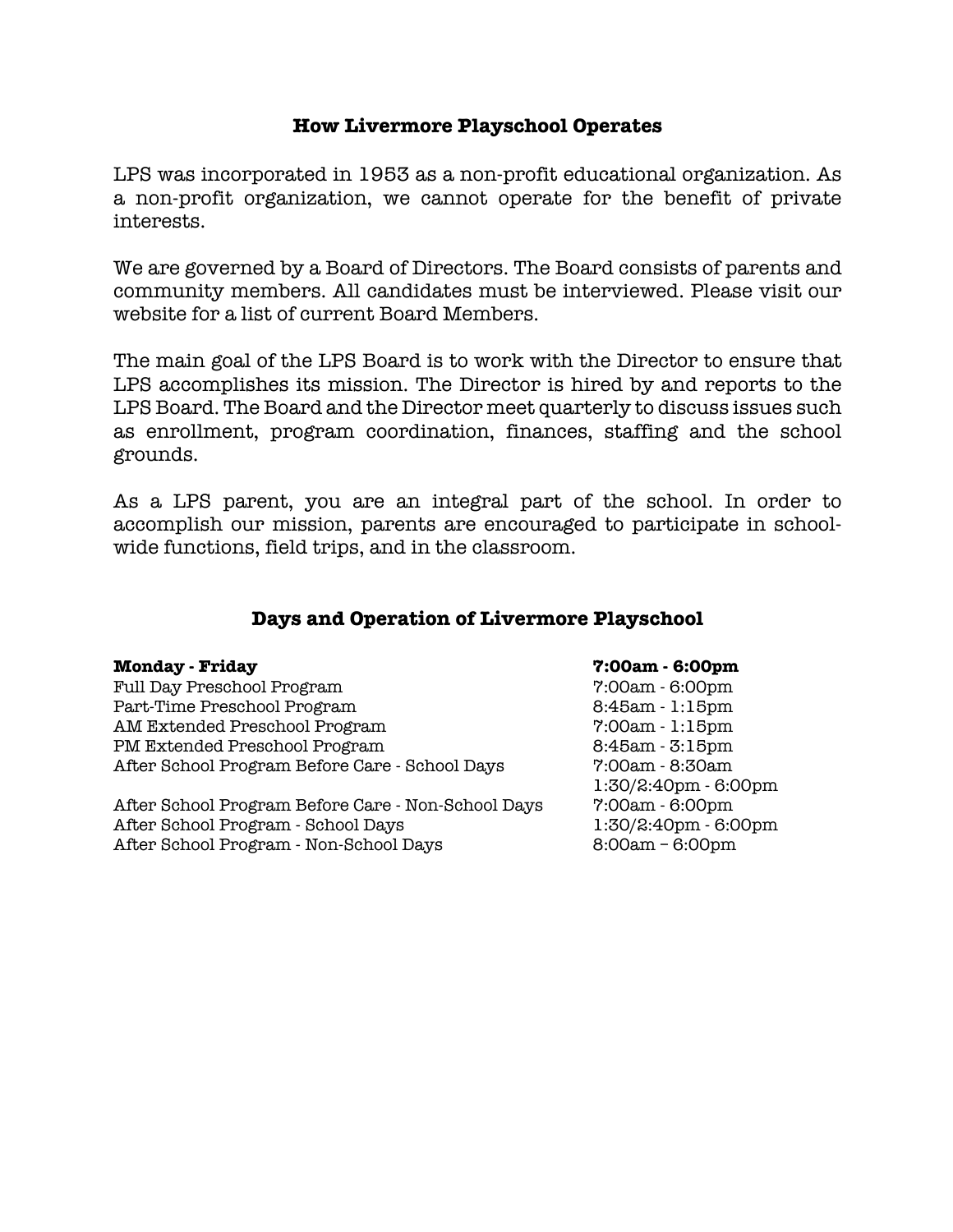# **Admissions Policy**

LPS serves children in our preschool programs 2-5 years of age. We also serve school age children in our After School Program for kindergarten - 3rd grade students enrolled at Arroyo Seco Elementary School. Any parent interested in our programs can call the school to set up a tour and inquire about program availabilities. During your tour you will have an opportunity to see the campus, visit the classrooms, and learn about our program schedules, curriculum, and philosophy of the school.

If there is available space, you will be notified at the time of the tour. Parents must fill out a registration form and pay a \$95.00 non-refundable registration fee. Once you have secured a spot for your child, you are encouraged to set up a visiting day with your child to view the program in session. Actual enrollment will begin on your child's assigned start date and when all paperwork is completed and submitted.

LPS reserves the right to deny enrollment at time of registration.

The following forms are required to be filled out, signed, and returned on first day:

- 1. Admission Contract
- 2. Identification and Emergency Information
- 3. Pre-Admission Health History Parent's Report
- 4. Physician's Report (can be completed within 30 days of enrollment)
- 5. Consent for Medical Treatment
- 6. Parent's Rights
- 7. Personal Rights
- 8. LPS Late Policy
- 9. Parking Contract
- 10. Daily Sign-In and Out Procedure
- 11. Tuition Express
- 12. COVID Waiver
- 13. LPS Photo Release Form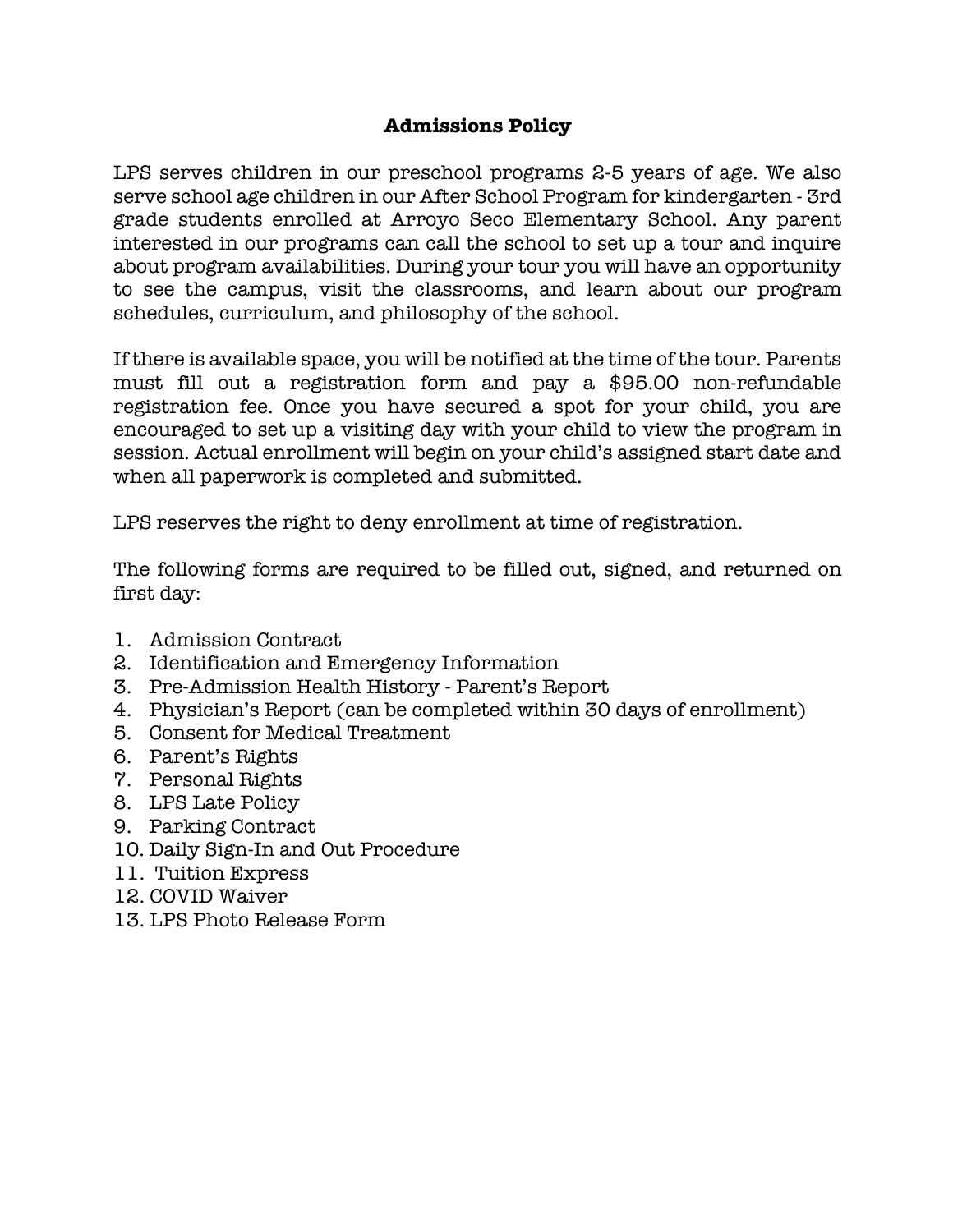# **Livermore Playschool Preschool and After School Program Tuition Structure**

| Program                  | Monthly Tuition 2019/20 |  |
|--------------------------|-------------------------|--|
| <b>Preschool Program</b> |                         |  |
| 5 Full Days              | \$1,200.00              |  |
| 4 Full Days              | \$1,020.00              |  |
| 3 Full Days              | \$792.00                |  |
| 2 Full Days              | \$576.00                |  |
| 5 Half Days              | \$787.00                |  |
| 4 Half Days              | \$66900                 |  |
| 3 Half Days              | \$519.00                |  |
| 2 Half Days              | \$378.00                |  |
|                          |                         |  |

# **EXTRA Drop-In Day (upon availability)**

| Full Day | \$135.00 |
|----------|----------|
| Half Day | \$100.00 |

# **LPS offers extended programs which adds 2 extra hours before or after part day programs. District Extended follows the LVJUSD school year calendar. LPS Full Day Extended follows Livermore Playschool's full day closure calendar.**

**Extended programs are not interchangeable due to staffing ratios.** 

| <b>District Extended</b>         | \$100.00 |
|----------------------------------|----------|
| <b>LPS Full Day Extended</b>     | \$125.00 |
| <b>After School Program</b>      | \$638.00 |
| After School Program Before Care | \$100.00 |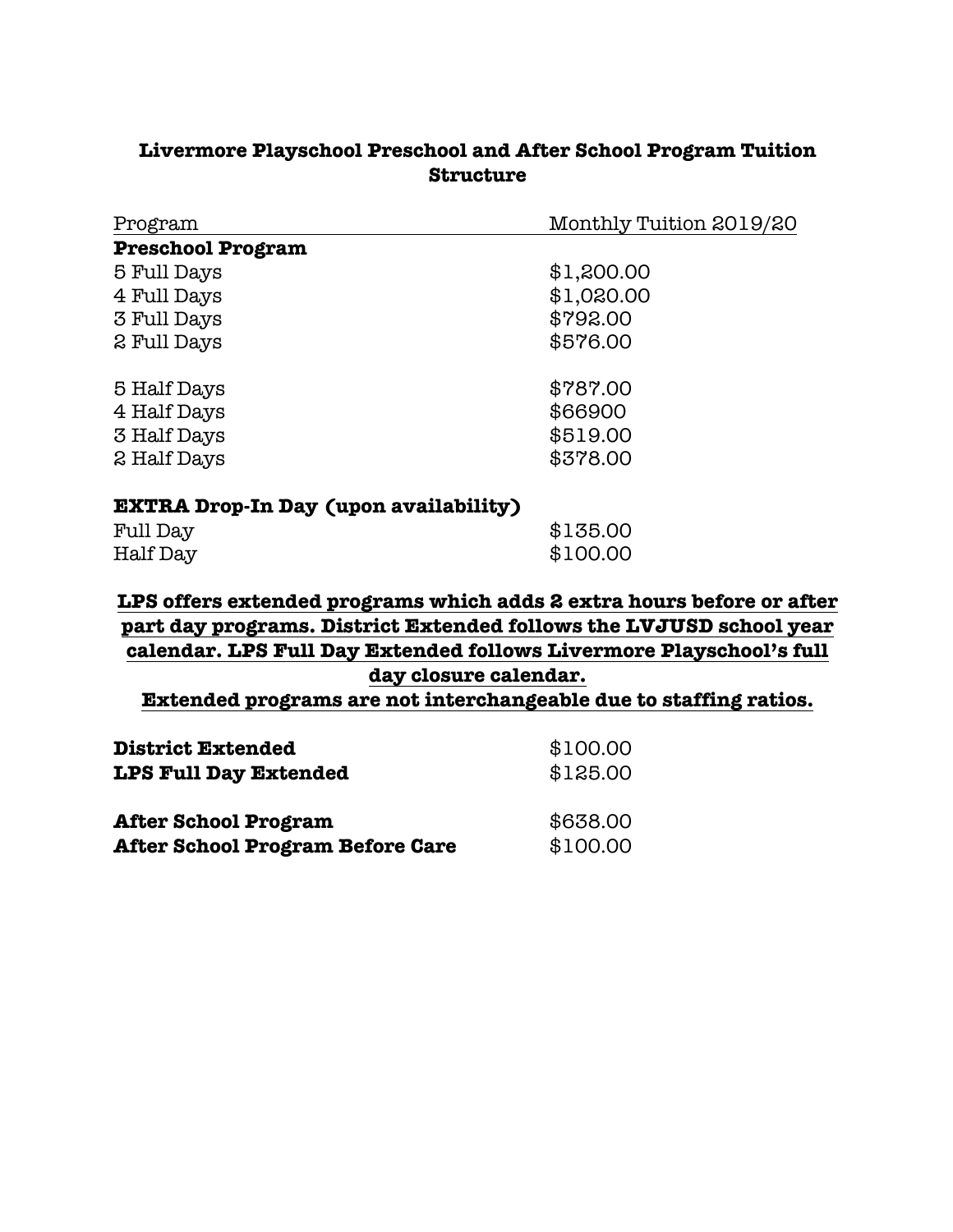# **Tuition and Refund Policy**

Tuition is due by closing time on the 6th of each month. There is no grace period if tuition deadline falls on a weekend, holiday, or LPS closure day. A \$50.00 late fee will be charged to you after the 6th of each month.

Families may choose to split their payments up and pay one half of tuition by the 6th of each month and the second half will be due no later than the 15th of each month. There is no grace period if the deadlines fall on a weekend, holiday, or LPS closure day. A \$50.00 late fee will be charged to you after the 15th of each month if full balance is not paid.

Checks which are post-dated after the tuition deadlines will be subjected to the late fee. Late fees for payments paid after tuition deadlines will be expected to be added to your late tuition payment. If you are late and forget to add the late fee, our bookkeeper will contact you and ask that you pay the late fee. If LPS doesn't receive payment by the 15th of each month, LPS has the right to terminate your child's enrollment.

LPS provides an automated payment processing program called, Tuition Express. Through Tuition Express we will be accepting automatic payments through Electronic Fund Transfer from your bank account (ACH) and credit cards. There is no additional charge for ACH however, LPS will charge a 2% processing fee for credit cards. To avail of this facility, you just need to sign up and submit the authorization form to the office before the end of the month for it to be affected the following month. If choosing the credit card option, you will need to sign an additional agreement allowing LPS to draft the additional 2% fee. Parents who choose one of the methods through Tuition Express will have automatic recurring payments drawn on the 1st of each month. Split payments through Tuition Express will only be able to be done through the ACH form of payment and will be drawn on the 1st and 15th of each month.

There will be a \$25 charge issued to families for any returned check or declined ACH or credit card payments.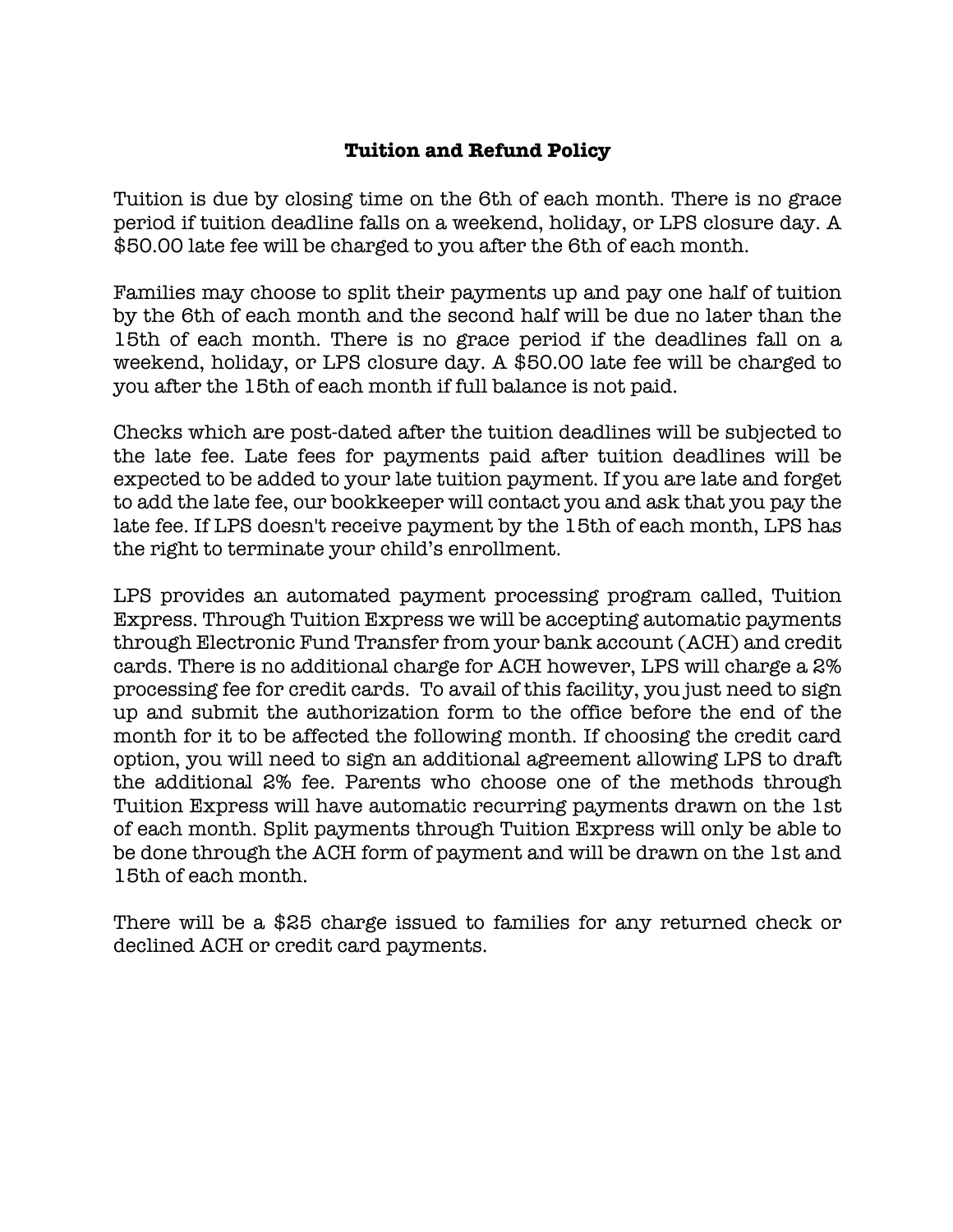# **Procedures for Changing Your Child's Program**

LPS understands that you may need to change your child's schedule due to various circumstances. However, we may not be able to accommodate your needs immediately. There may or may not be space available in the program you want to switch to.

LPS has a certain number of slots per program and cannot create extra slots. If the program you are requesting is full, you will be put on a waiting list. If there is an opening, and you are 'downsizing' your child's program (switching from full days to part days, or dropping days needed) you will need to give a two week notice and will be expected to pay your previous program's tuition amount up to the two weeks. Your new program rate will begin after the two weeks are over. If you are hoping to 'upsize' your child's program (go from part days to full days or increase your number of days) and there is space available, your child may start the program immediately and our bookkeeper will prorate the difference in amount due.

If you need to disenroll your child for any reason, a two-week notice is required.

# **Termination Policy**

LPS has the right to terminate your child's enrollment based on the following:

- 1. Refusal to follow all LPS policies and licensing regulations.
- 2. No tuition payment received by the 15th of the month.
- 3. A child is deemed dangerous to themselves or others.
- 4. A parent is deemed inappropriate and/or dangerous others.
- 5. Violations of Parking Policy.
- 6. Incomplete Admissions Packet.
- 7. Late pick up more than three times in a three-month period.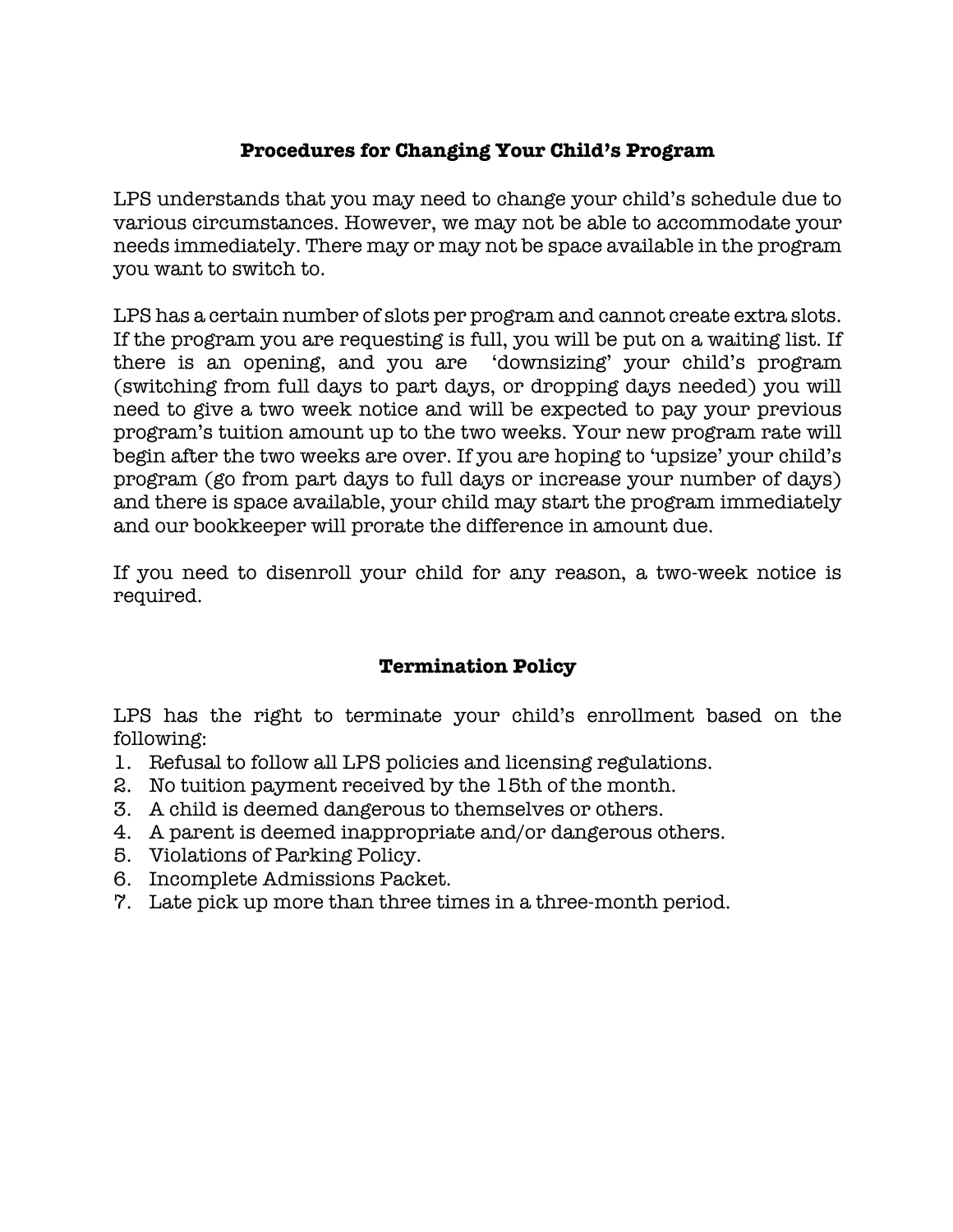# **Livermore Playschool Policy on Unsafe and Inappropriate Behaviors at School.**

LPS is responsible for providing a safe environment for all students in our care.

LPS deems the following behaviors unsafe in our school setting:

- Biting
- hitting
- kicking
- throwing objects at others
- spitting

LPS deems the following behaviors inappropriate in our school settings:

- bad language
- exposing one's self
- touching another student's private body parts and/or self-indulging behaviors such as folding one's self

If a child displays any of these behaviors the child's teacher and the director will meet with the parent(s) to discuss plan of action. The plan of action can include a behavior plan and/or a system in place. Other actions can include suspension and possible termination of enrollment. LPS has the right to terminate a child's enrollment if LPS staff has exhausted action plans discussed. LPS will notify the parent(s) of when this happens and reserves the right to terminate enrollment immediately.

In addition, parents who display inappropriate behaviors will have their child's enrollment immediately terminated.

After School Program students who have been sent home from school for the day or have been suspended due to behavioral issues, may not attend LPS for the given time of consequence.

LPS deems the following as inappropriate parent behaviors:

- bad language
- negative postings on social media sites about LPS
- families administering physical or verbal punishment to their child or another child on LPS property.
- violating court orders
- confronting staff, neighbors, and other parents inappropriately on campus or outside of LPS.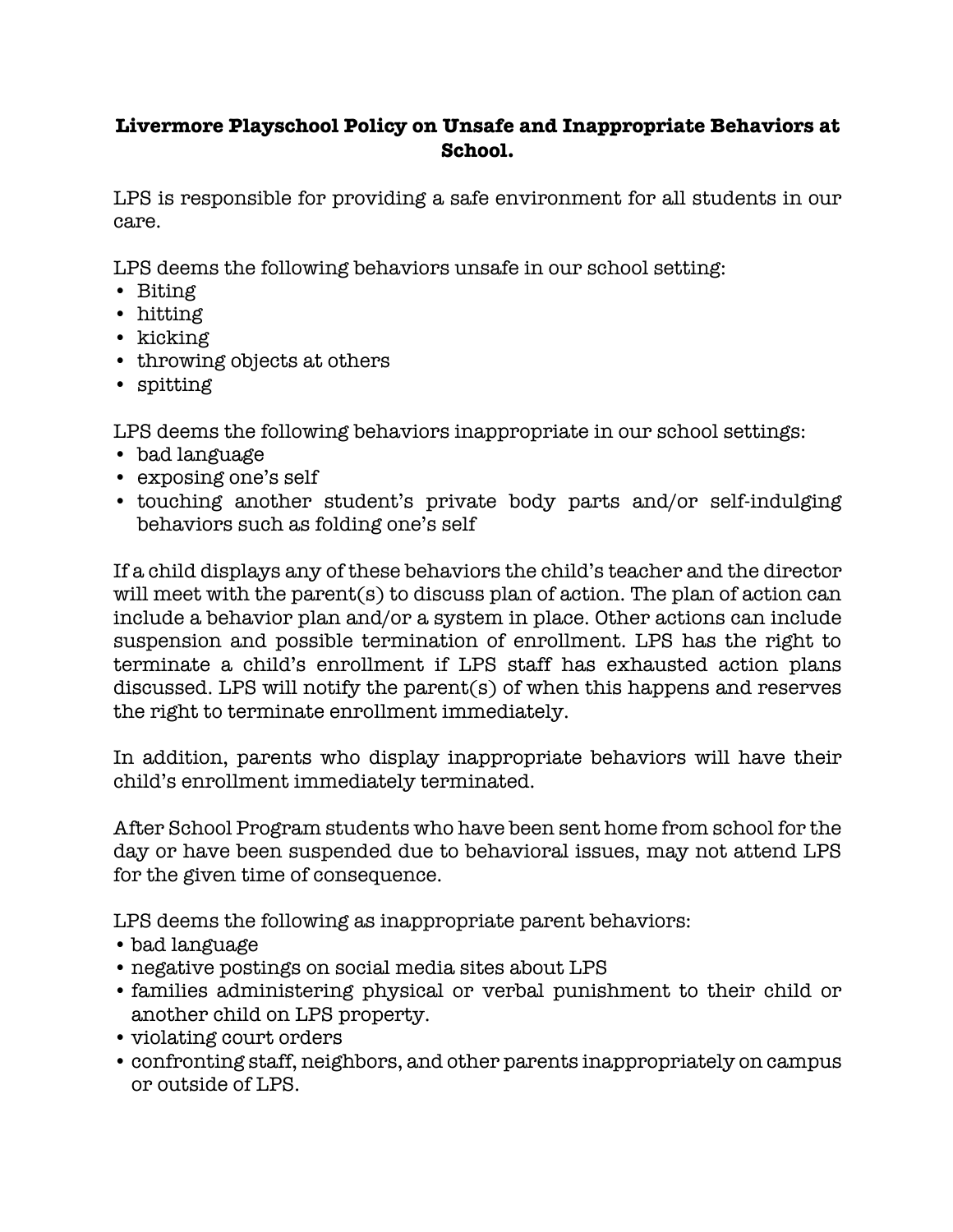## **Our Philosophy in Dealing with Challenging Behavior**

Our goal is for children to become independent and to make good choices. We assist the children by modeling appropriate behaviors and using appropriate phrases. We allow self-expression, but not if it hurts other physically or emotionally. In such cases, we do intervene. As a parent volunteering in the class, if there is a time when you are not sure how to handle a situation, please bring it to the teacher's attention immediately.

We will never use physical punishment on children. We will never intentionally embarrass a child. If necessary, we will remove a child from a group if they are in danger to themselves or others for a period of time. When the child appears to have gained control, we invite them back to the group.

#### **Communication with Parents**

The Director, Site Supervisor, and Head Teachers are always happy to talk to you. We try to touch base with you daily. We communicate to parents mostly through email. We also attach notes to your child's sign-in sheet, communicate by phone, and face-to-face. If you would like to set-up a time to talk to the Director or a teacher, please contact them.

Parent conferences will be scheduled as needed for those children who may need additional social and academic support. Conferences may be requested at other times by either parents or teachers as the need arises.

If you have questions about your child's development, please let your child's Head Teacher know. If there is a concern about your child's behavior, your child's Head Teacher will set-up a time to meet with you. As a team, we will discuss a plan of action to meet our child's individual needs.

Director - Robyn Zapien - lpsrobyn@yahoo,com livermoreplayschool.com office 925-447-6042 fax 925-447-7413 Emergency Contact 925-583-4428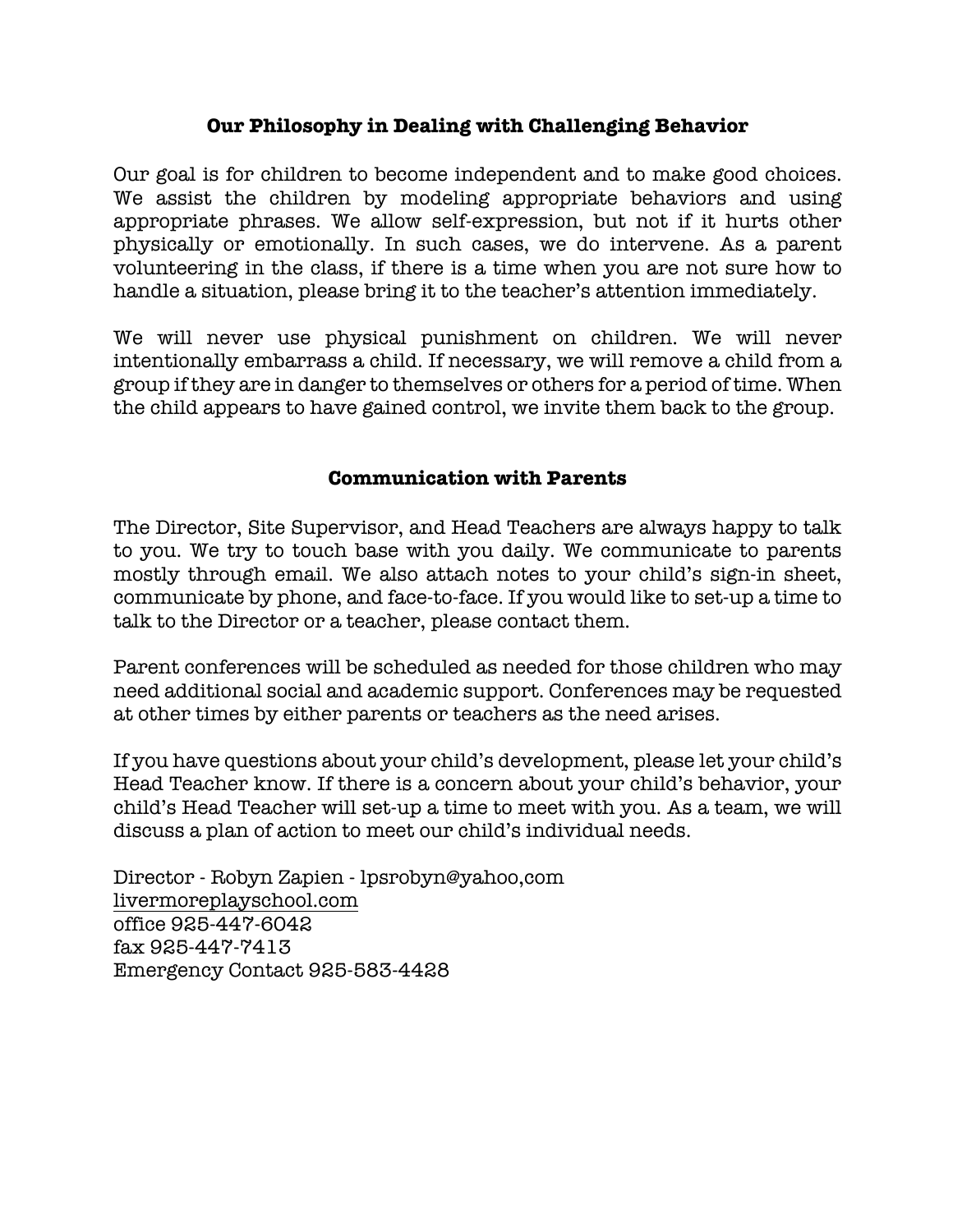## **Late Policy**

LPS offers many program options. If your child is in the part time student, your program begins at 8:45am and ends at 1:15pm. If you child is a morning extended program student, your program begins as early as 7am and ends at 1:15pm. If your child is an afternoon extended program student, your program starts at 8:45am and ends at 3:15pm. Full time students must be picked up daily by closing time.

If you are late picking up your child, you will be charged \$10 for the first 10 minutes. After 10 minutes you will be automatically charged \$65. Late pick up charges will be invoiced and expected with the following tuition payment.

If your child is picked up late more than three times in a three-month period, your enrollment at LPS is subjected to termination. We do understand that emergencies happen and would appreciate a phone call in the case of this event. **However, parents will still be subjected to the late policy.** 

# **Drop Off and Pick Up Procedures**

LPS uses an electronic sign-in and out program. Each authorized adult to drop-off or pick-up must have their own registered authorization code. Upon enrollment, LPS staff will assist you in setting this up.

State licensing requires printed documentation of each child's sign in and sign out each day. Attendance sheets will be printed each morning and each evening. In order to provide accurate attendance sheets, all preschool children who will be attending LPS for the day must be electronically signed in no later than 10am, with the exception of doctor/medical appointments. In the case of an appointment, please notify your teacher of your child's planned late drop off, and we will arrange accordingly. During public school days, morning care students of our After School Program must arrive no later than 8am. On days that public schools are not in session and LPS is open, After School Program students must arrive and be signed in no later than 9:30am.

During drop off and pick up, please do not leave any child, enrolled LPS student or not, unattended in the parking lot in your vehicle or other means of transportation. LPS is a private property and will not be responsible for negligence of a parent if any harm comes to a child, of any age, who is left alone in the LPS parking lot. Parents who leave children unattended in our parking lot are subjected to have their child's enrollment at LPS terminated.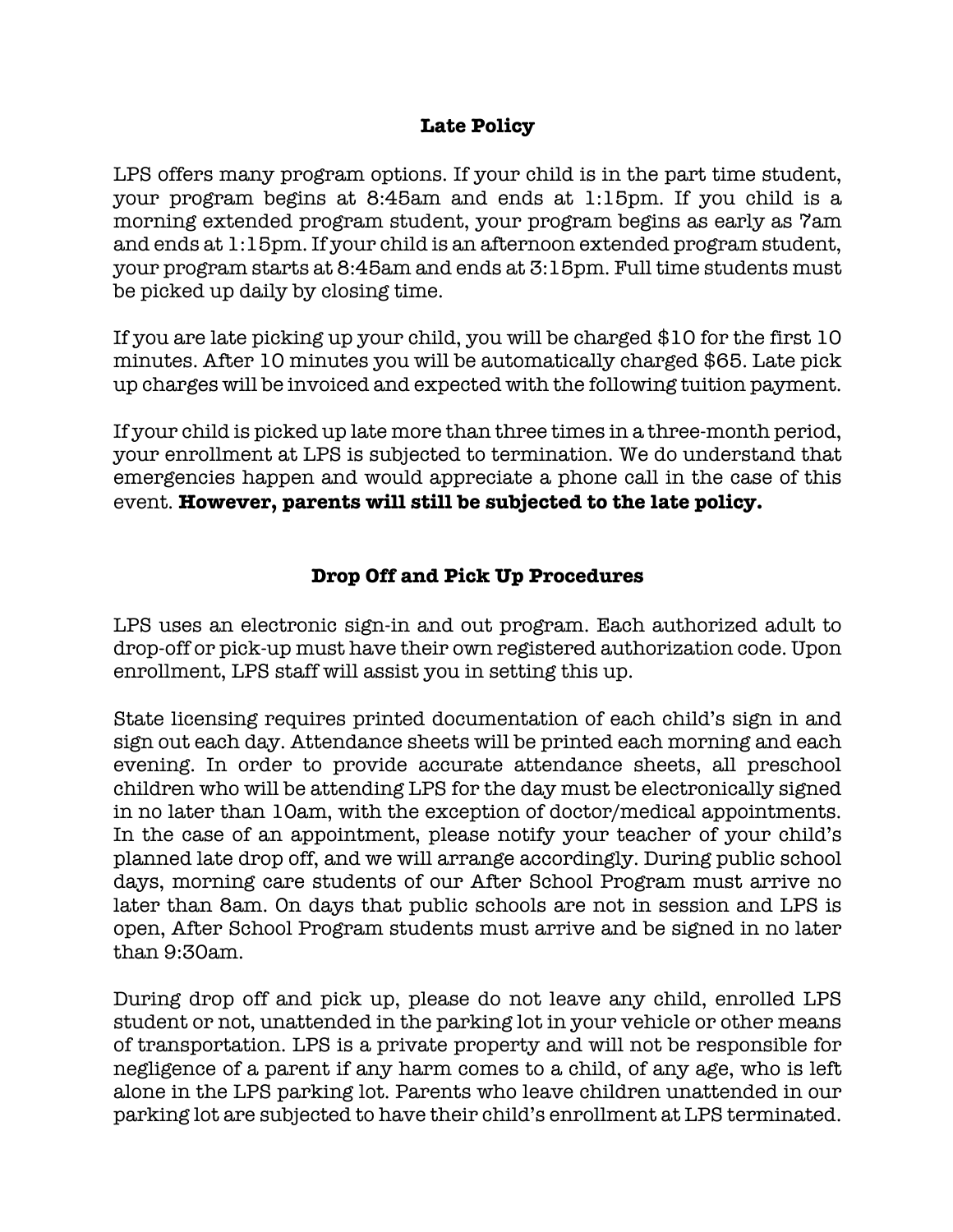## **Absent Policy**

If your child is sick or unable to attend school for any reason, please let us know. In each classroom there is a spiral notebook that parents can write in to let us know if their child will be out on any given day. You also can let LPS staff know on the school line or by contacting your child's teacher. Occasionally, parents may have an emergency where they need their child to attend an extra day and it is helpful to know in advance if there will be any absences creating space to accommodate those situations. There are no make-up days, tuition reimbursements or reduction in hours due to absences because of an illness or vacation for all LPS programs.

#### **Illness Policy**

A child will be considered ill if they have one or more of the following symptoms and must be symptom-free for 48 hours without the help of medication before arriving back to LPS:

- a fever of 100 degrees or more
- having two or more episodes of diarrhea
- vomiting

The following symptoms may cause a child to be sent home to be monitored or seen by a physician:

- green goopy eyes
- green goopy nose
- difficulty breathing
- unidentified rashes
- displaying lethargy
- yellowish skin tone or eyes

The preschool staff will call you if they feel your child is not feeling well. If your child develops one or more of the symptoms listed above, they will be isolated, and you will be contacted to come and pick up your child within the hour of notification. If we cannot reach you, we will call the people on your emergency list.

If we are unable to reach you or the people listed on your child's emergency form, we will exercise the medical consent form you signed at the time of enrollment and call 911. Any financial obligations owed to any medical agencies will be the responsibility of the parent(s).

After School Program students who have not attended school or have been sent home from school due to illness, may not attend LPS for the day.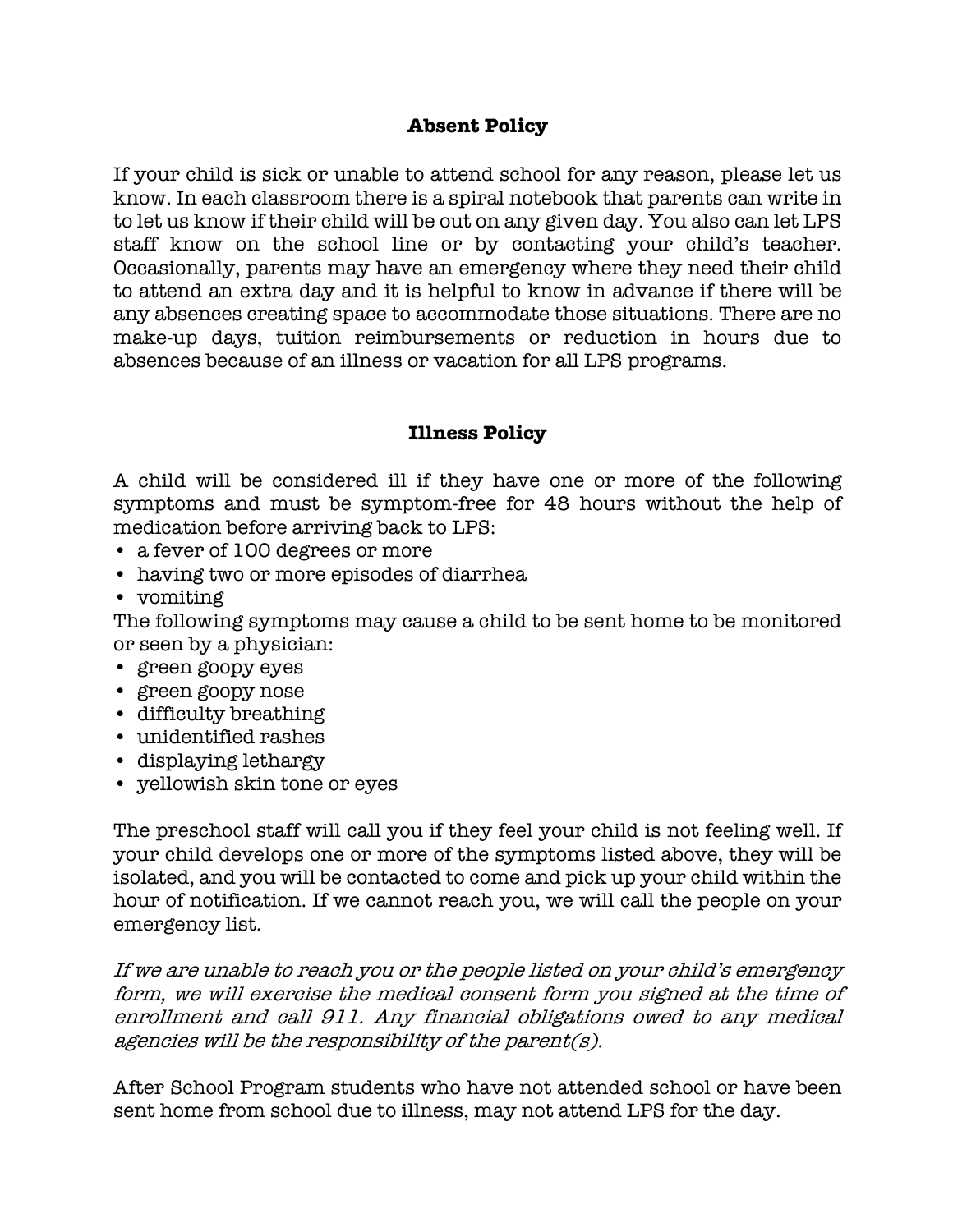#### **Incidental Medical Procedures**

Staff can only administer prescribed medication, EpiPen, and inhalers from a physician. Staff will only administer incidental medical services they have been trained on. Staff receive EpiPen and inhaler training each spring from trained professionals to be in compliance with proper administration. No over-the-counter medications or vitamins can be administered at school. If your child needs to have prescribed medication during school hours, please let your child's teacher know and they will ask you to fill out a medication form to describe the procedures and give permission for administering the medication. This form will ask parents to document written instruction from the child's physician. We will also need a 'Plan of Action' notice printed out and signed or stamped by the physician. Staff will record when and how much medication was administered. Parents will be notified through email, text, or written note that incidental medical services were performed. All serious incidents will be reported to the Department of Social Services.

No medication can be stored in your child's cubby or attire. This is for the safety of your child and others. We have a locked box in every classroom that medications will be placed in. If your child's medication needs refrigeration, it will be stored in a locked box in the staff lounge refrigerator. All medication must be clearly marked with child's name and instructions on how to administer the medication, in addition, it must be in the original container, applicator or box.

There is always at least one trained staff member on site or on field trips to administer medication, however if the director is on site or on the field trip, he/she will administer incidental medical services. All incidental medical services will be handled using proper safety precautions such as wearing gloves during any procedure that involves potential exposure to blood or bodily fluids. Hand hygiene will be performed immediately after removal and disposal of gloves and disposal of used instruments in approved containers. Transportation of medication and equipment for field trips will be transported in correct temperatures in a backpack or medication will be transported by hand in case of emergency. In case of emergency, we will call 911.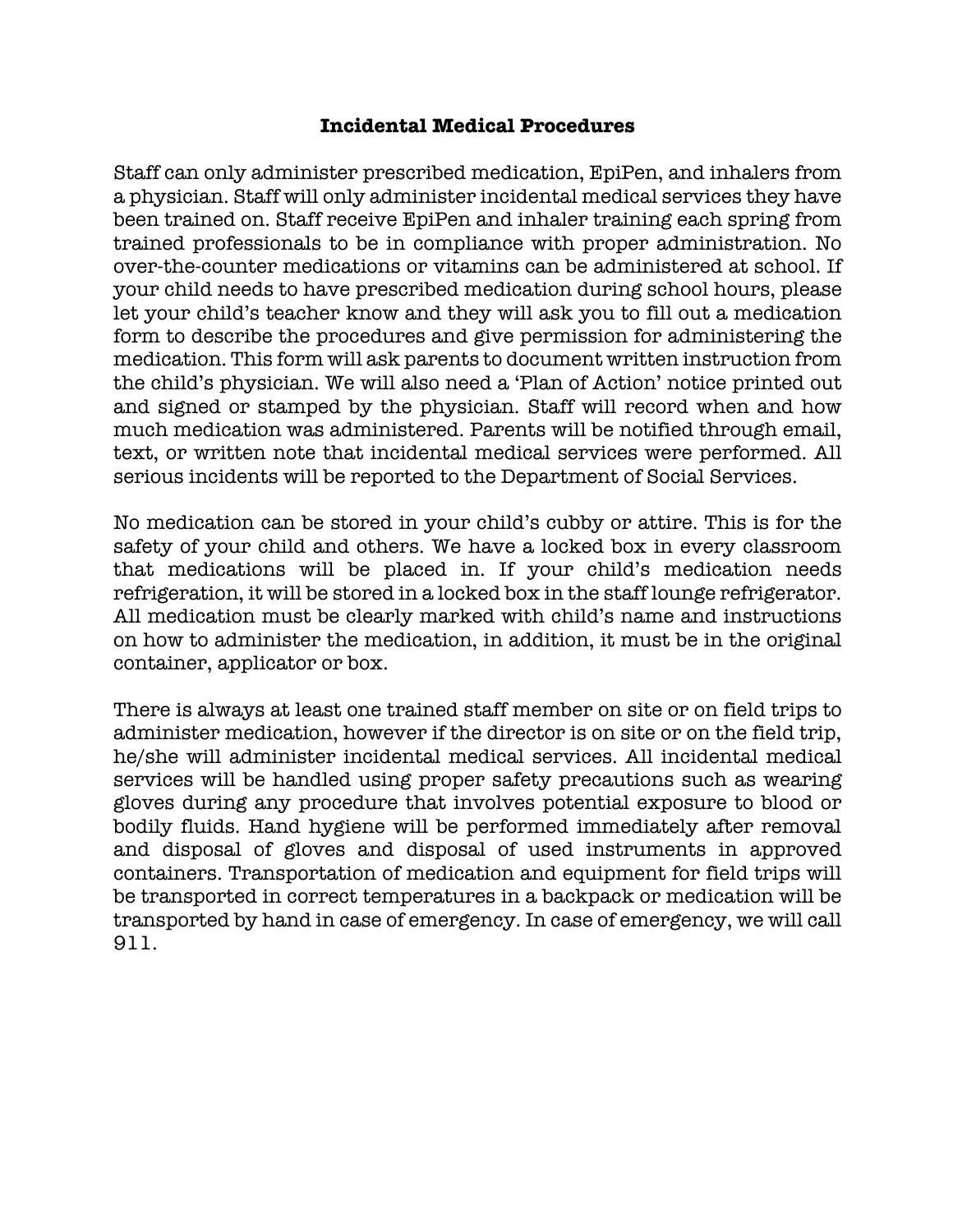# **Allergies**

If your child has a life-threatening allergy, please let the director and the child's teacher know immediately. All staff will be made aware of the child's allergies. Allergies will be recorded for food prep. Food which will be served to your child will be prepared separately and free of ingredients that he/she is allergic to.

In the case that your child has severe allergies to common foods, we will require that you provide all meals that will be served to him/her.

# **Clothing**

Play is children's work! Their work involves paint, water, play dough, glue, and dirt. Comfortable play clothes will help your child have fun and allow them to explore. We attempt to use products that washout, but sometimes products will stain.

## Appropriate Clothing

- Closed-toed shoes, no cleats, no shoes with wheels
- Pants/shorts depending on the weather
- Shirt
- Dresses that do not have a high value and are not too long
- No costume-like clothing except on designated days

Children should always have a spare set of clothes in their cubby. Please check often to make sure clothes still fit and are weather appropriate for the season. If your child is potty training, please bring several changes of clothes including socks, underwear, and extra shoes.

Please label all your children's clothing, especially jackets. Lost and found items can be found in the main building draped over the safety gate around the stove area in the kitchen. Check for lost items often. **Unlabeled articles of clothing that have not been claimed will be donated at the end of each month.**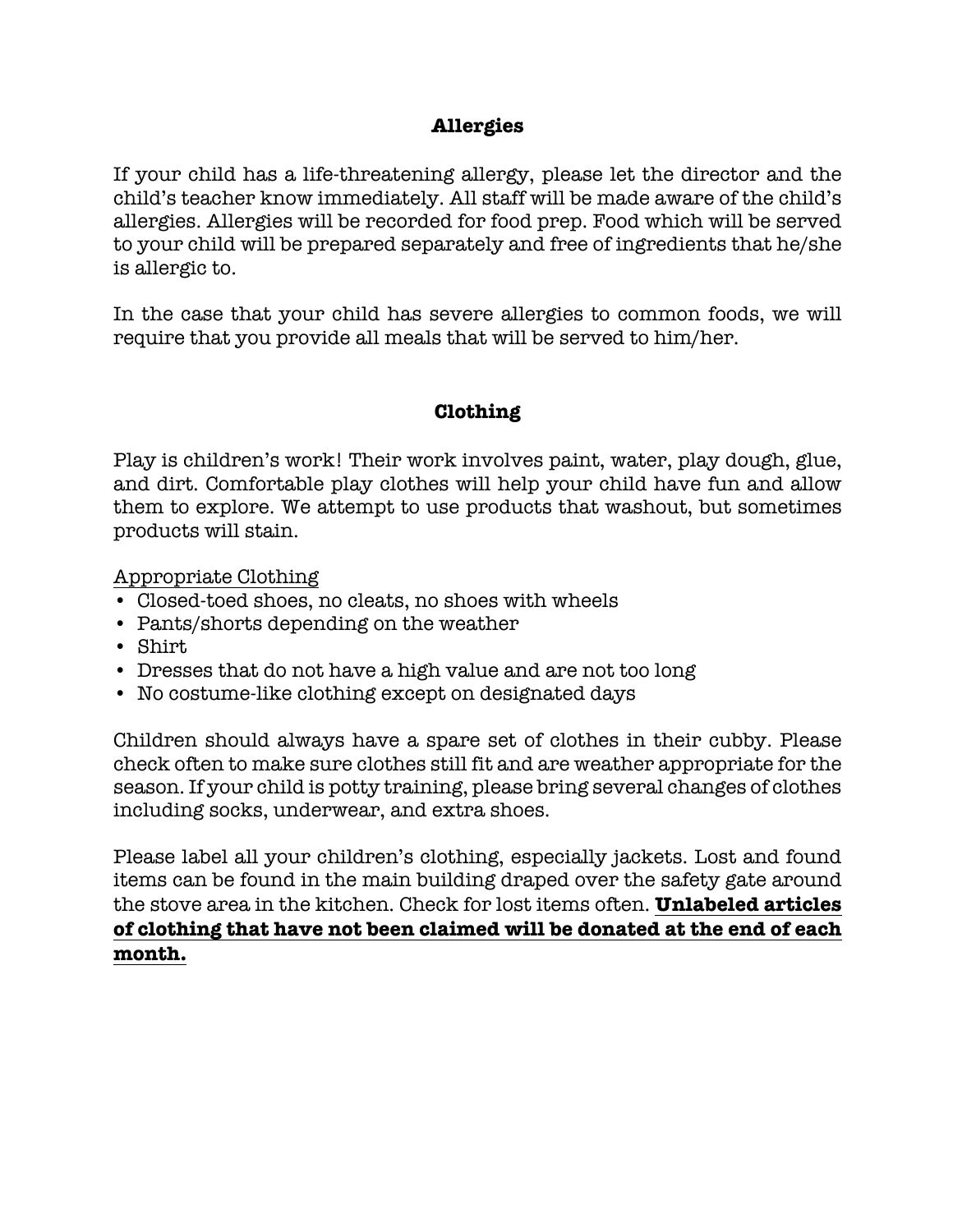# **Nap Procedures (Full-Day Preschool Children Only)**

LPS provides children in care for more than 4.5 hours, a rest time. LPS will provide the mat, fitted sheet, and blanket. Your child's blanket and fitted sheet will be washed weekly by LPS.

All nap items will be stored in separate labeled plastic bags or plastic divider to prevent any child from using other children's napping attire.

If your child is enrolled in our part-time programs and you wish to extend their day, they will be required to nap/rest. Please bring in a blanket and LPS will provide the mat and fitted sheet Due to fire safety all children must sleep with their shoes on.

# **Snack/Lunch Program**

LPS Provides a morning snack, lunch, and an afternoon snack (for full-day students) each day.

Lunch will consist of a main dish, fruit, vegetable, milk and water. The menu is planned weekly and will be posted in each classroom, our kitchen, and will also be emailed out in each preschool class's weekly newsletter. If your child is restricted from having certain types of foods due to religious or allergic reasons, LPS will substitute their meal. If we are unable to accommodate your child's food restrictions, we will ask for parent support in providing their snacks and lunch.

Our snacks are prepared daily. One two hours before lunch, and for full-day students we will serve an afternoon snack after naptime. The snacks consist of two food groups.

# **Classroom and Field Trip Volunteer Policy**

LPS strongly encourages parents to volunteer in the classroom and on field trips. Upon arrival to LPS parents must check in with their child's teacher. Parents will refrain from disciplining any LPS student and must advise a teacher in handling the situation. Parent volunteers are expected to follow the class routine and the lead of the classroom teachers.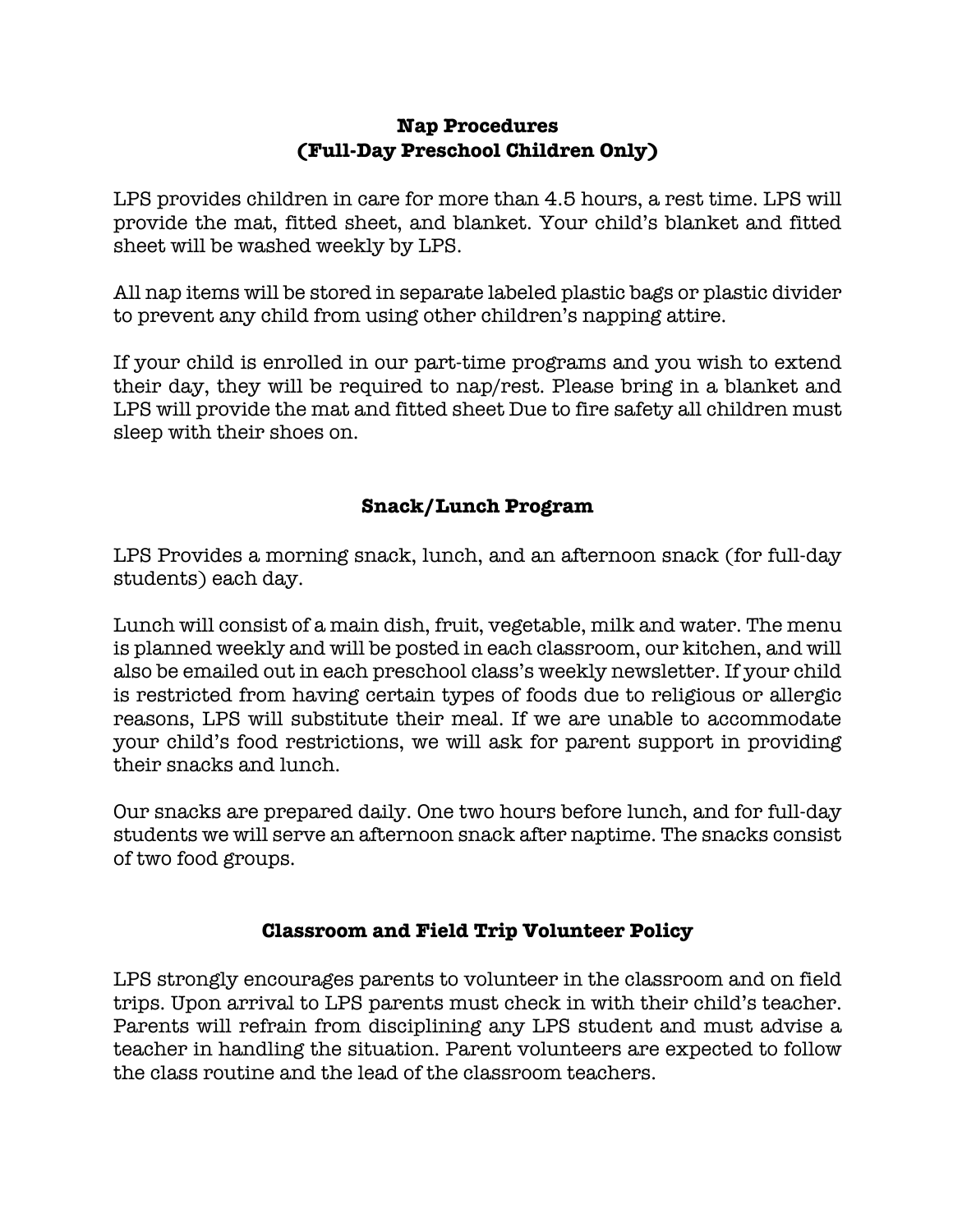#### **Field Trips**

LPS preschool programs will participate in field trips throughout the year. Parents will be notified in writing where and when the field trip is. A permission slip for each child participating will be sent via email. The Permission slip will state where the field trip is, time of departure, and expected time back on LPS campus. In addition, parents will be required to list at least two local emergency contacts. Parents are to sign and date their child's permission slip.

Children will not be able to attend field trips without a signed permission slip. If your child does not arrive on time for the field trip, they will not be able to participate in the trip. If ratios allow, they may join another class until their class returns to LPS. If ratios do not allow for this accommodation, your child will not be able to attend until their class returns from the field trip.

Your child's teacher will always advertise how many driving chaperones are needed to make each trip possible. A driving chaperone is responsible for driving their child to the field trip location, participating in the field trip with their child, and driving their child back to LPS after the field trip. If a class does not get enough volunteers to be driving chaperones, field trips may be cancelled.

#### **Transportation Policy for Transporting Preschoolers**

Children under the age of 8 years old must be in an approved child passenger restraint system. LPS has two vans and a Toyota Highlander that we use for school transportation and our field trips. They are all equipped with Graco boosters and high back boosters, and Graco Wayz 3 in 1 5-point harness carseats. On rare occasion and depending on how many students we may be transporting on field trips; some parents may be asked to leave a carseat for their child. Children will always be placed in a safety seat appropriate for their age and size.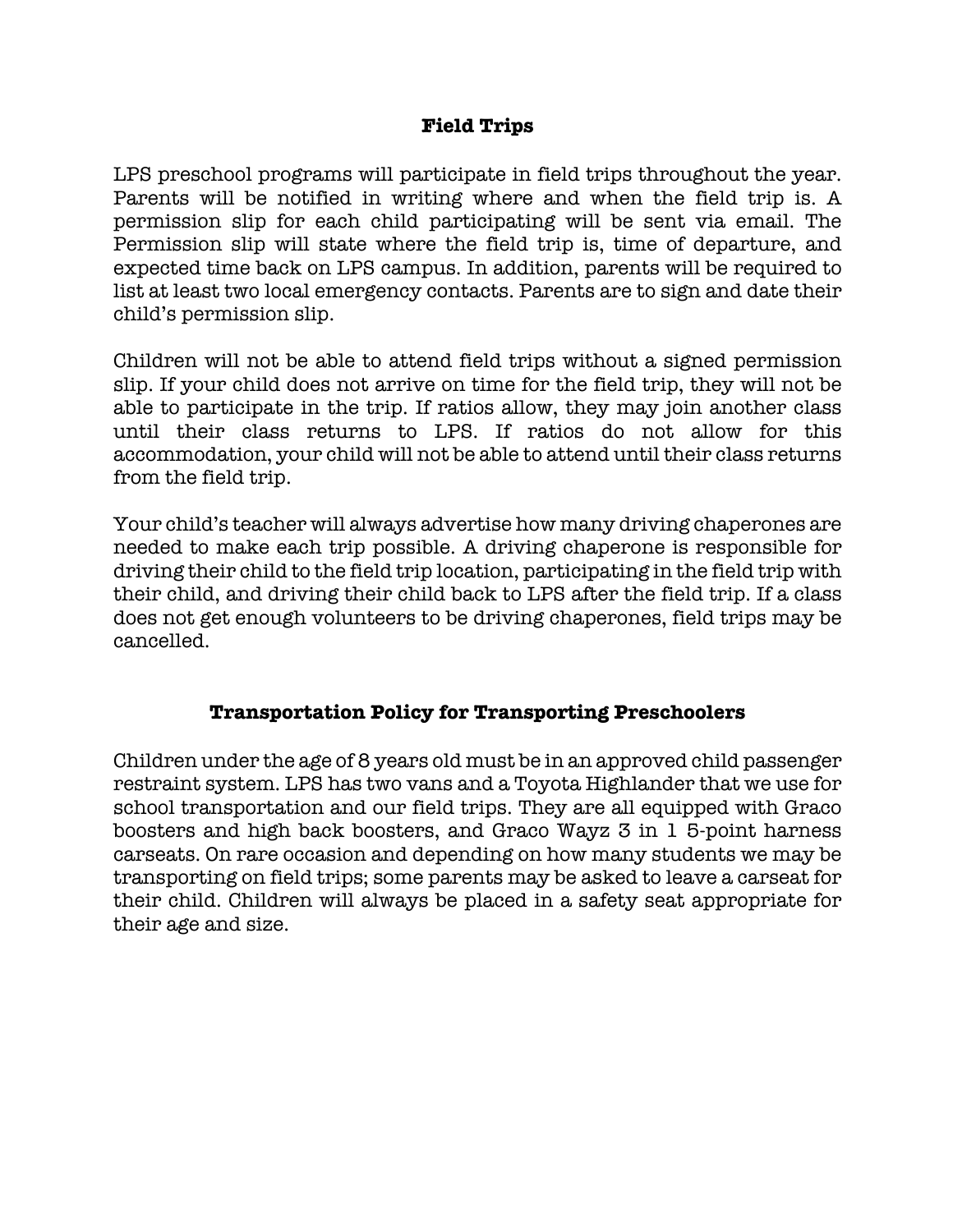# **After School Program Before and After School Care, Non-School Day Drop-off Times, and Transportation Policy**

#### Morning care and Transportation to Arroyo Seco:

- Arroyo students who will be here for morning care and transportation must arrive NO LATER than 8:00am. If students are not here by 8:00am sharp during the school year, they will not be included in our morning count and we will not be able to provide them morning transportation and it will be your responsibility to get them to school.
- Grades 1-3 will be dropped off at Arroyo first and will be directed to their designated class lines or the MPR. Our second trip of the morning will be with the kindergartners. Kindergartners will always be escorted to their classrooms by LPS Staff and we will remain on campus until the bell rings.
- If your child will be bringing and eating their breakfast at LPS, they must arrive no later than 7:45am so they can be finished and cleaned up by 8:00am.

#### Sick/Vacation/Other and Transportation From School:

If your child will not need transportation on any given day after school, please let us know ASAP so we know not to expect them. First failure to notify us of not needing transportation will result in a written warning, second failure to notify us will result in a written warning and a fee of \$10, third failure to notify us will result in a written warning and a fee of \$20. After the third written warning and fee, if there is another failure to notify, your family will lose transportation services and possibly lose before and after care.

#### Summer and Non-School Day Drop-off Times:

On non-school days, including summer break, students must arrive no later than 10:00am unless otherwise noted in an email. If students do not arrive by 10:00am and we are going on a field trip, they will not be able to stay and participate on the trip for the day, but may be able to rejoin the group at 1:30pm when we return on campus.

#### Pick Up from LPS:

In order to keep the program running smoothly and keep our ratios organized, once a child is picked up and signed out for the day they must remain out for the duration of the day.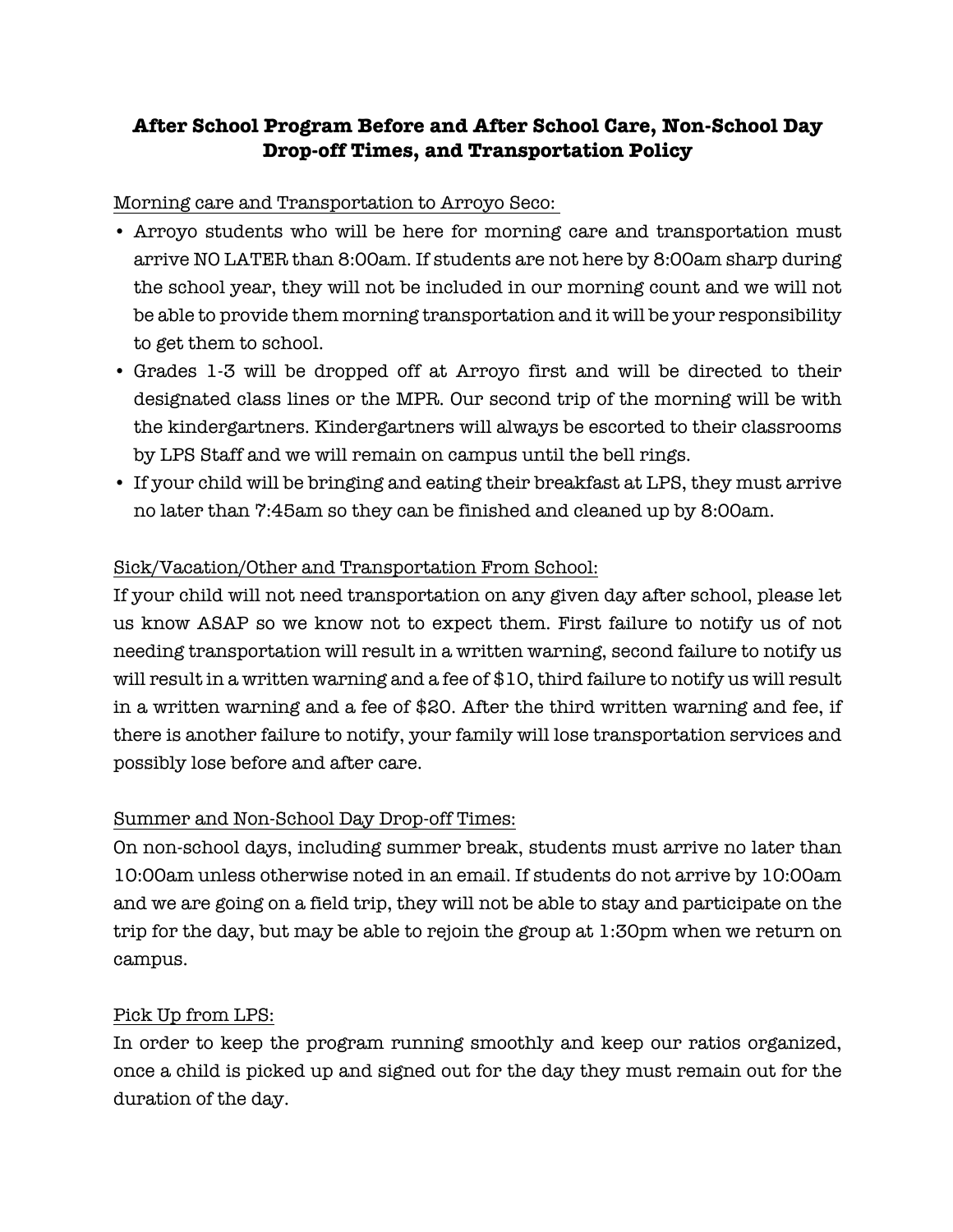#### **Head Lice Policy**

Our goal is to emphasize the correct identification of and response to head lice in order to minimize the disruption of the educational process and to reduce the number of student absences resulting from infestation.

Staff will report all suspected cases of head lice to the director or designee as soon as possible. The director or designee, as needed, will examine the affected student and his/her siblings or members of the same household attending school at LPS. At the discretion of the director or designee, the entire class of the affected student or the entire campus will be screened as a precaution.

If a student is found with active, adult head lice or nits (lice eggs) he/she will be sent home from school and the parent/guardian will be advised on procedures that can be taken to treat the infestation. The parent/guardian of a child who has been discovered with head lice or nits may not attend LPS until he/she has been found free of lice and nits and must be examined and cleared by the director or designee before returning to class.

#### **Gate Policy**

Each enrolled family will receive a code for the front gate from the director. This code can be shared with the adults listed on your child's emergency form that are authorized to pick up your child from LPS. The coded gate has been installed to ensure safety for all students on campus and to prevent visitors from walking freely onto campus. It is important that the gate is not held open for anyone. Staff are the only authorized adults who may allow visitors to enter onto campus. If you encounter someone trying to follow you into the gate, please direct them to the sign at the gate with the phone number to call the school for access. You may also choose to notify an LPS staff member of someone at the gate.

# **Upon entrance and exit of the gate, it is very important that the gate is fully shut.**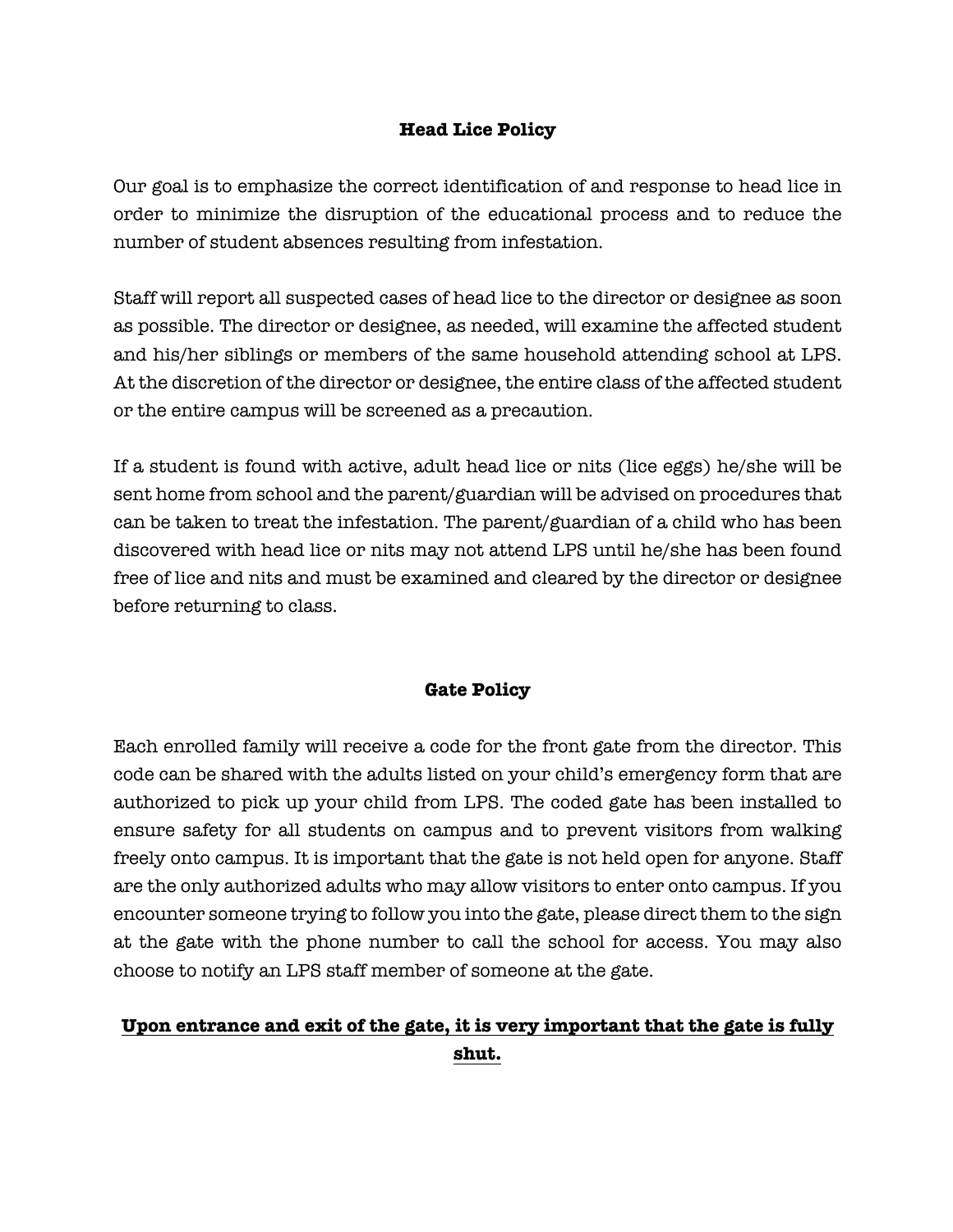#### **Livermore Playschool Parking Lot Policy**

LPS is zoned on residential property that has a Conditional Use Permit. This allows LPS to operate a preschool as long as we abide by certain rules. Our current Conditional Use Permit became effective on May 8, 2018. Our permit allows us to maintain the number of students we serve on campus at one time. However, in order to serve the stated number of students, we have to enforce strict parking regulations. Our permit requires renewal every 5 years pending a review.

The County of Alameda has enforced the following parking conditions at LPS. Failure to comply with the parking conditions will result in LPS having its Conditional Use Permit revoked. These parking conditions safeguard out surrounding neighbors. Every parent or authorized person dropping off an LPS student will be required to follow the parking policy during pick up and drop off times.

- No parents/guardians/authorized person picking up or dropping off LPS students may drive down Calvary Lane for any reason.
- No parking along Calvary Lane.
- Drivers may not block any neighbors' driveway.
- if there is no parking in the front you must exit onto East Avenue and re-enter parking lot on entrance side until parking becomes available.
- Cars may not stick out onto Calvary Lane when parked in the parking spots neighboring Calvary Lane.
- Parked cars may only occupy one stall.
- Parents can only park in the front parking lot in designated stalls.

If these conditions are violated by any parent/guardian/authorized person pickup up or dropping off LPS students, LPS has the right to terminate enrollment. All LPS parents will be required to sign a parking policy form at the time of enrollment and it is the parent/guardian's responsibility to share our parking lot policy with anyone they authorize to pick up or drop off their child.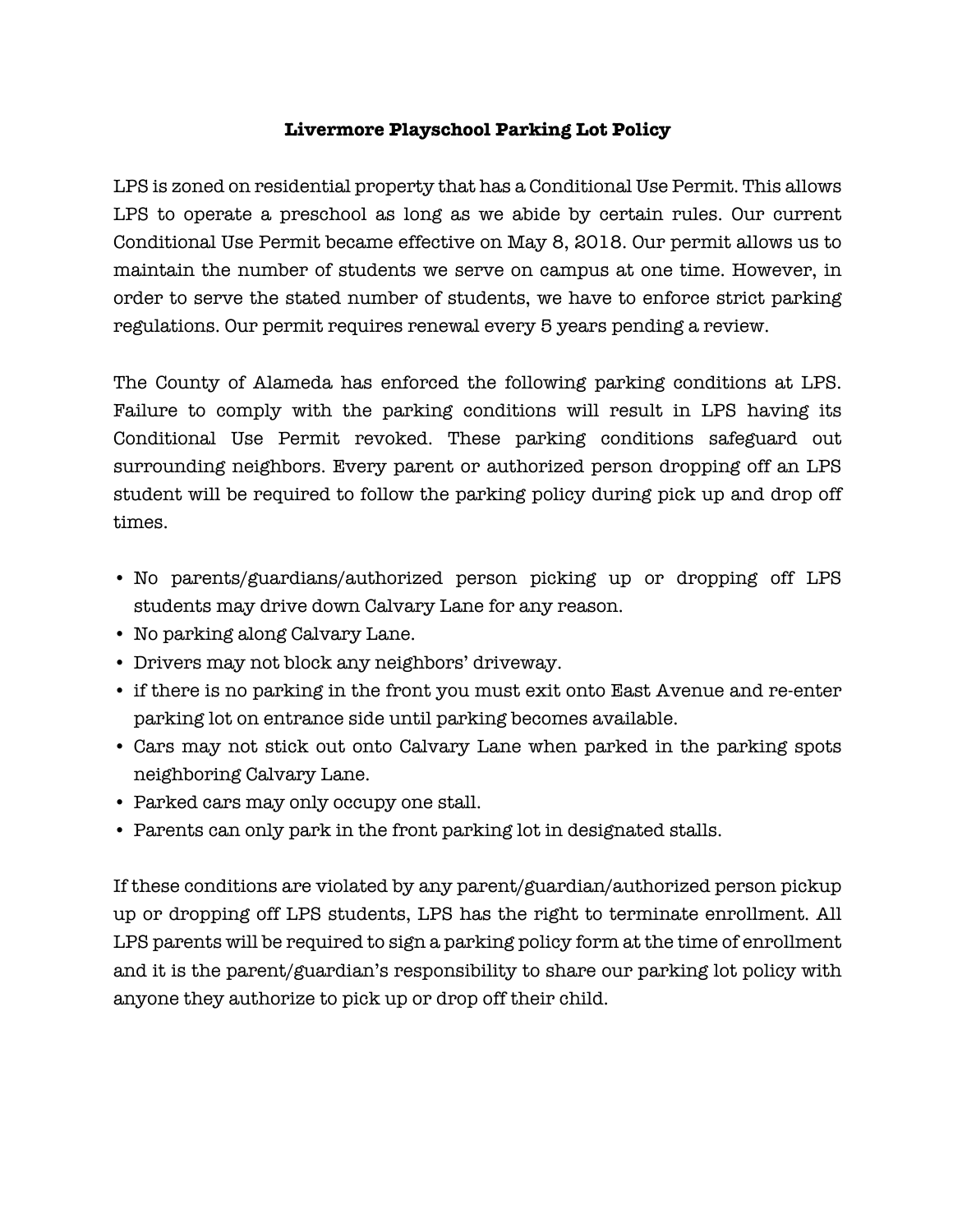#### **COVID-19 PLAN OF OPERATION**

COVID-19 is an on-going concern and LPS will continue to do our part to limit exposure.

This plan of operation may be modified depending on regulations and recommendations by the CDSS and CDC. This plan of operation is made to blend with the Livermore playschool parent handbook and work in conjunction with the policies and procedures set in place by the establishment prior to the COVID pandemic. Livermore Playschool will adjust and adapt as the changes occur in the environment to keep the children, families, and staff healthy.

#### **Health Screening Procedures**

Staff and children will be screened before entering program:

- An LPS Staff Member or Student Nurse will screen each child upon entry of the LPS gate or an LPS classroom.
- Families should practice social distancing while waiting for screenings.
- Screener will administer health check for everyone including temperature reading, using a touchless thermometer, asking families about general health including cough, breathing difficulties and will observe for other health presentations (rash, blisters on feet/hands acute behavioral changes, etc.)
- Families and other adults are requested to limit the amount of time on campus to 5 minutes during drop-off and pick-up time.
- If a staff member or child shows signs of illness (a new cough, complaints of sore throat, or shortness of breath), a fever of 100F or above they shall enter a separate room and be sent home as soon as possible.
- Individuals who are sent home should seek medical attention if symptoms of high fever or shortness of breath become more severe.
- If a child or staff member has a new cough, they should not come to school even if they have no fever. It is not uncommon for people, including children, with COVID-19 to have cough without fever, especially early in the course of the illness.
- COVID positive or ill children or staff should not return to work/childcare until all 3 criteria below are met:
	- 1) Their respiratory symptoms have steadily improved
	- 2) They have had no fever for 48 hours without the use of fever-reducing medicine and
	- 3) At least 10 days have passed since illness onset, or a negative COVID-19 PCR or Antigen test has been taken and results shown to LPS Director.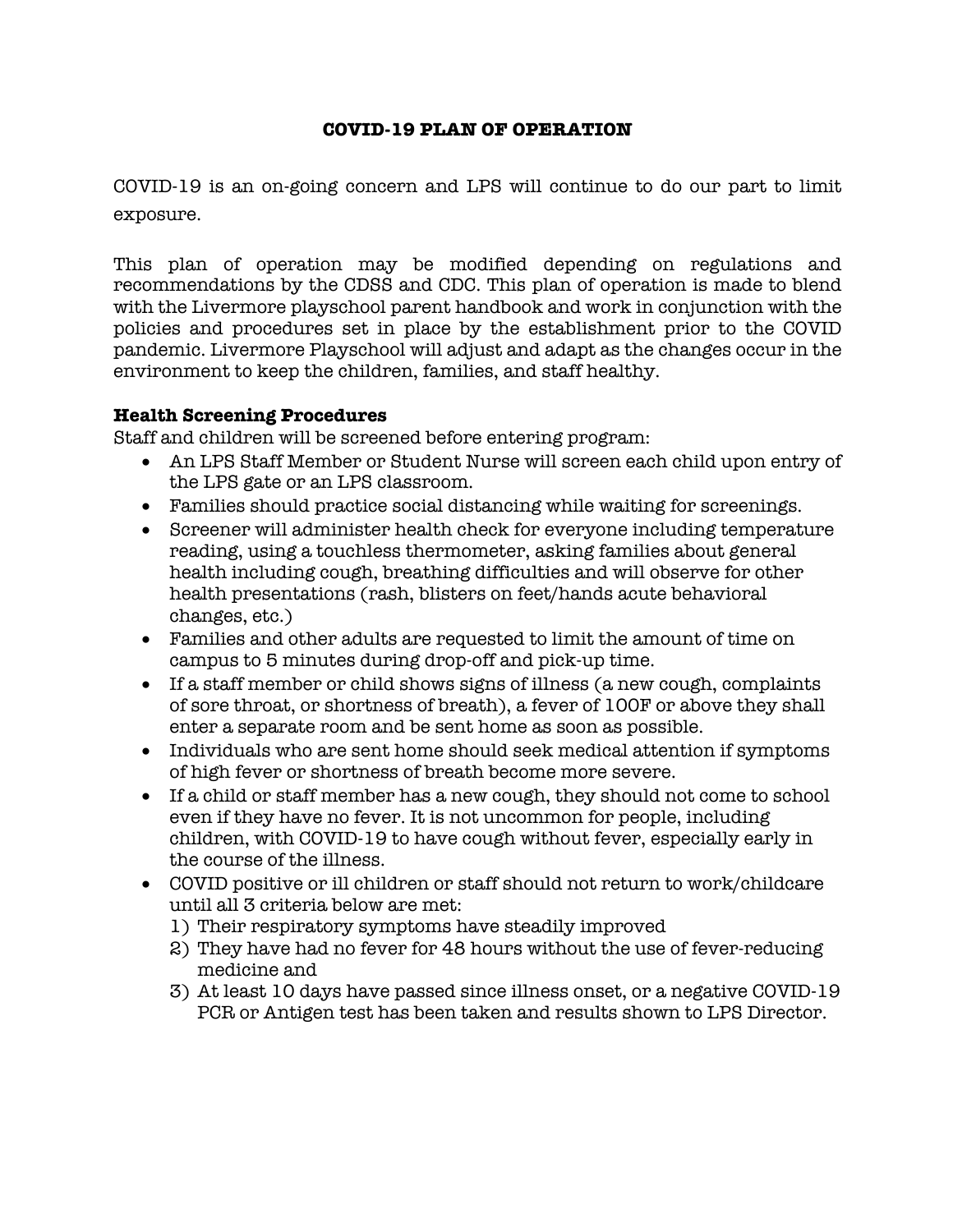#### **Personal Hygiene Practices**

- Children and staff should wash hands with soap and water or use alcoholbased hand sanitizer containing at least 60% alcohol (if hands are not visibly dirty) before and after eating, drinking, touching eyes/nose/mouth, toileting or diapering and physical contact with each other. Keep soap dispensers full.
- Children and staff should cover coughs with a sleeve or tissue. Keep tissues and "no touch" trash cans.
- Face Coverings

-Staff and children 2 years old and older must wear a face covering that covers their nose and mouth while indoors unless they are eating, drinking, or sleeping.

-Acceptable face coverings can be made of a variety of materials, be factory-made, handsewn, or improvised using bandanas, scarves, T-shirts, Sweatshirts, or towels. Face coverings should be washed frequently with detergent and hot water and dried on a hot cycle.

-Make sure the covering is comfortable, you don't want to have to keep adjusting the mask which means touching your face. Always wash your hands or use hand sanitizer before and after touching your face or face covering.

-LPS will provide face masks for those children and staff that arrive without them.

#### **Sick Policy**

- Staff and students may only enter Livermore Playschool if they are healthy and showing no signs or symptoms of COVID such as a runny nose, cough, fever, vomiting or diarrhea.
- If a student develops symptoms during the day, they will be quarantined until a guardian can pick them up.
- Children that develop COVID symptoms may not return until they are symptom free for 48 hours without the use of medication.
- If a child or staff have a positive COVID test, then their class group may shut down for a quarantine period up to 10 days. Any staff member that has had direct exposure with that class may quarantine as well. Direct exposure is defined as being within 6 feet, un-masked for more than 15 minutes.

#### **Cleaning and disinfecting practices**

- Each classroom has a routine schedule for cleaning and disinfecting
- Surfaces and objects such as toys that are frequently touched are cleaned, sanitized, and disinfected routinely by LPS staff. This also includes cleaning objects/surfaces not ordinarily cleaned daily such as doorknobs, light switches, classroom sink handles, countertops, nap mats, chairs, cubbies, and playground structures.
- All cleaning products are used according to the directions on the label.